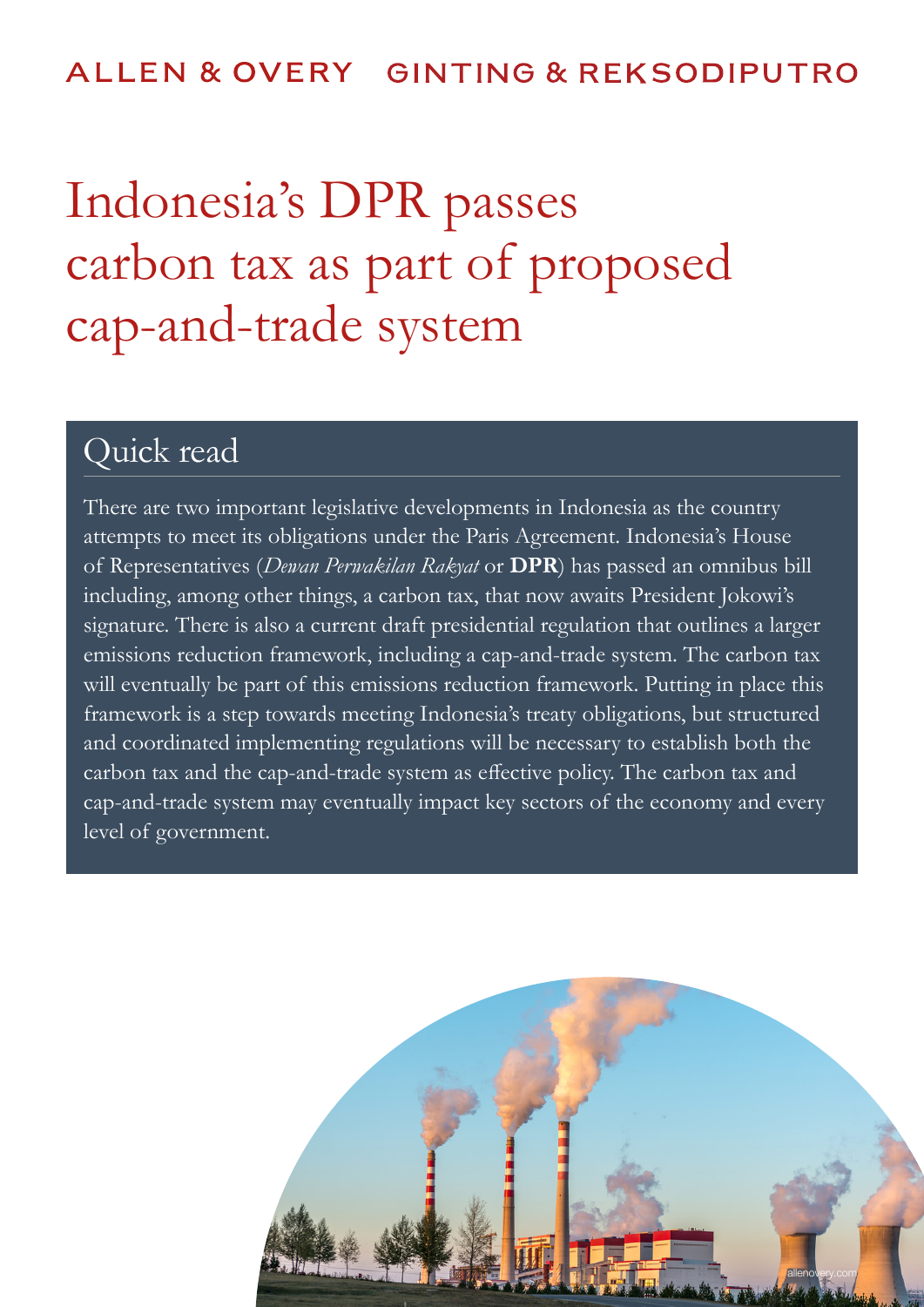## Indonesia's Paris Agreement Obligations

The Paris Agreement (the **Paris Agreement**) is a global treaty under the United Nations Framework Convention on Climate Change that aims to limit the global average temperature increase to 2°C to 1.5°C above preindustrialised temperature levels. The core of the Paris Agreement is the nationally determined contribution (NDC), a document that contains each signatory's plan for achieving its required greenhouse gas (GHG) emission reductions under the Paris Agreement. Indonesia ratified the Paris Agreement in 2016, committing by treaty to limit its own GHG emissions. Indonesia's NDC<sup>1</sup> sets out that the government of Indonesia will establish a national baseline for GHG emissions (the business-as-usual level of emissions, i.e., without any mitigating policy interventions), which will be the basis for calculation of GHG emission reductions. The NDC estimates baseline and planned emissions reductions from each of the following economic sectors:

- energy;
- waste;
- industrial processes; and
- forestry and land use,

#### (the Sectors).2

The NDC's overall target is a GHG emissions reduction of at least 29% by the year 2030, as compared to businessas-usual. The NDC estimates that the percentage reduction equals 834 million tonnes of carbon dioxide (or its equivalent – nitrous oxide and methane are more climate intensive GHGs) per year.

#### Emissions Reduction Framework

Currently, a draft Presidential Regulation<sup>3</sup> (the **Draft PR**) sets out an emissions reduction framework that aims to implement the NDC target. The Draft PR's primary policy for achieving the NDC target is a system of emissions trading and emission offsets (i.e., a cap-and-trade system), though the Draft PR

also contemplates "carbon levies" as part of the cap-andtrade system.<sup>4</sup> Although the Draft PR is still under discussion, the DPR has passed a bill that covers carbon tax, which now awaits President Jokowi's signature. We discuss the details of the overall emissions reduction framework, the carbon tax and the cap-and-trade system below.

Under the Draft PR, the Minister "in charge of governmental affairs in the field of environmental protection and management" (the  $MOEF$ <sup>5</sup> is responsible for coordinating the national implementation of mitigation (i.e., emissions reductions) and climate change adaptation. The Draft PR sets out that the MOEF will establish a national baseline for GHG emissions, including Sectoral baselines (in consultation with the relevant ministries), as well as baselines for every level of government. The PR authorises the MOEF to stipulate reduction targets from the baseline for each Sector, based on the NDC's overall emissions reduction target.

#### Carbon Tax

The Bill Concerning Harmonization of Tax Regulations (*Rancangan Undang-Undang Tentang Harmonisasi Peraturan Perpajakan* or the Tax Bill) includes a tax on "carbon emissions that have a negative impact on the environment".<sup>6</sup> The Tax Bill explicitly contemplates the carbon tax being part of the larger cap-and-trade system. Taxpayers who participate in emissions trading may receive a reduction of carbon tax, as regulated by the MOF.<sup>7</sup>

The tax is payable on (a) the purchase of goods containing carbon and (b) activities that produce GHG emissions. The tax rate is set to be "higher [than] or equal to the carbon market price per kilogram of carbon dioxide or its equivalent". The *minimum* carbon tax rate is set at Rp 30 per kilogram (USD2.11 per tonne) of carbon dioxide or its equivalent. The goods tax will be due at the time of purchase, and the activities tax will be assessed annually. Taxable goods containing carbon include, but are not limited to, fossil fuels. Activities that produce carbon emissions in the target Sectors are taxable as well.

1 The Ministry of Environment and Forestry Directorate General of Climate Change submitted Indonesia's updated NDC in July 2021.

- 2 The Draft PR (as defined in later in this client alert) defines "sector" as the "NDC sectors which have a field of activity where GHG emissions occurred." Article 7 of the Draft PR refers to these sectors as: (a) energy; (b) waste; (c) industrial processes and product use; (d) agriculture; (e) forestry; and/or (f) other sectors according to the development of science and technology. Sub-sectors consist of generation, transportation, industry, buildings, rice fields, livestock, plantations, forestry, solid and liquid waste, garbage and other subsectors according to the development of science and technology. Other sectors and sub-sectors shall be stipulated by the MOEF (as defined below) after coordinating with the relevant ministers and/or heads of non-ministry government agencies.
- 3 Draft Presidential Regulation on the Instrument for the Economic Value of Carbon for Achievement of the NDC and Control of Carbon Emissions in Development (*Instrumen Nilai Ekonomi Karbon untuk Pencapaian Kontribusi Yang Ditetapkan Secara Nasional dan Pengendalian Emisi Karbon Dalam Pembangunan*).
- 4 The NDC and the Draft PR also contain provisions for (i) low carbon development planning and (ii) payments for reductions that do not lead to transfer of carbon ownership (such as government entities). These policies, together with the carbon tax and cap-and-trade system discussed here, form the core of Indonesia's NDC roadmap. These policies are complicated subjects in and of themselves and are beyond the scope of this client alert.
- 5 The Draft PR uses this formulation, but does not clearly identify this minister as the Minister of Environment and Forestry. However the Ministry of Environment and Forestry uses this formulation in its own regulations.
- 6 Criteria for negative impact on the environment include natural resource depletion, environmental pollution or environmental damage.
- 7 The carbon tax is properly part of the larger emissions reduction framework, otherwise the baseline emissions calculation would need to already reflect in the reductions resulting from the tax.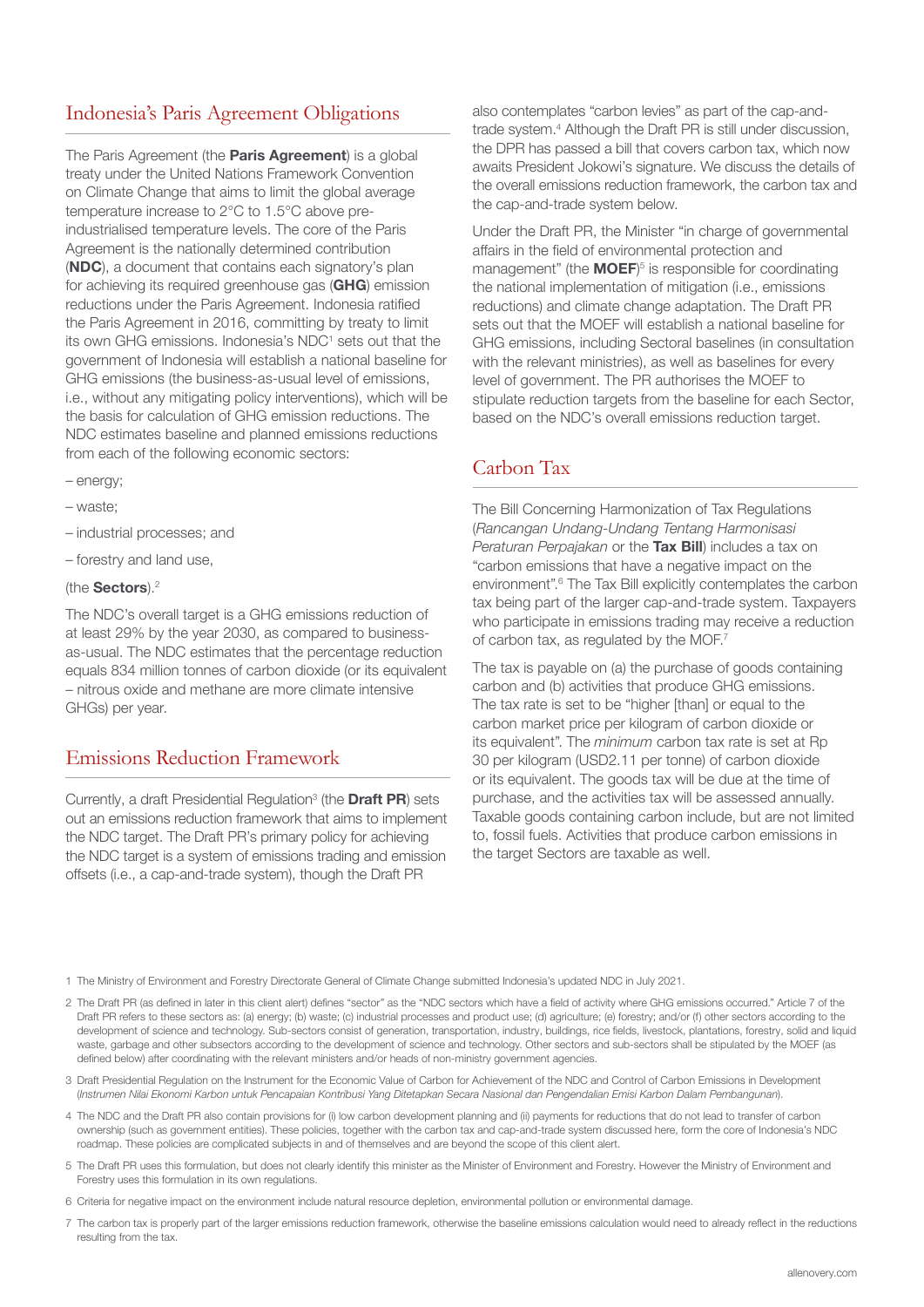Details remaining subject to further Ministry of Finance (MOF) regulation also include the procedures for calculating, collecting, paying or depositing, and reporting the tax, and the mechanism for imposing the carbon tax. Other matters for further Government Regulation by the DPR include determination of entities subject to the tax and the allocation of revenue from the carbon tax for climate change control. As we note below in our discussion of further regulation, these details will be key to the successful implementation of the carbon tax.

### Carbon Trading Regime

As mentioned above, the Draft PR authorises the MOEF to stipulate reduction targets from the nationally determined baseline for each affected Sector, based on the NDC's overall target.<sup>8</sup> Each Sector would then allow a certain amount of GHG emissions from each regulated entity within that Sector. Under the Draft PR, a regulated entity that reduced its emissions below its GHG emission allowance would be entitled to register "offsets" with the climate national registry system (*sistem registri nasional pengedalian*  perubahan iklim or **SRN**)<sup>9</sup> and receive emissions reduction certificates (sertifikat pengurangan emisi karbon or SPEKs), corresponding to the amount of carbon reduced below its allowance. In this cap-and-trade system, SPEKs are the instrument for GHG emissions reduction.<sup>10</sup> A regulated entity that could not reduce its own GHG emissions below its allowance would be able to purchase SPEKs corresponding to the required reduction and still be compliant with its regulatory obligation to reduce GHG emissions. Theoretically, all regulated entities in each Sector together as a whole would achieve the Sectoral goal stipulated by the MOEF. Ministerial implementing regulations will more fully set out which entities in each Sector are subject to GHG emissions limits, and what those GHG emissions limits are.<sup>11</sup>

### Further Regulation

#### Carbon Tax

The USD2.11 per tonne tax rate is a minimum, but according to the Tax Bill, the price will be equal to the market price of carbon.12 The MOF will determine the actual tax rate after consultation with the DPR. We also note that the MOF has the ability to determine the administration of the tax, while the DPR will determine who is subject to the tax. Thus,

much about the carbon tax remains undetermined and concerns remain about its application.

Third party policy analysts generally agree that an upstream approach to a carbon tax (i.e., where producers and importers of fossil fuels products would pay a tax based on the carbon content of those products) is the most simple and straightforward way of implementing a carbon tax, since an upstream tax can incorporate existing methods of regulatory monitoring and reporting. However, we note that the energy market as a whole in Indonesia is already subject to various government interventions, including domestic market obligations, price caps and subsidies. The everyday consumer in Indonesia ultimately pays heavily subsidised prices for gasoline and electricity. Any increase in these types of costs may have political implications, which the government must consider in light of the economic reality after Covid-19. Thus, we look to see how the DPR will balance the impact of the carbon tax on various parts of the supply chain and the influence of vested interests.

#### Carbon Trading Regime

The PR establishes a Carbon Economic Value (CEV) Steering Committee with the Coordinating Minister for Maritime and Investment Affairs as its head, the MOEF as its Chief Executive, and members from the Ministries of Home Affairs, Finance, Environment and Forestry, PPN/Bappenas, Energy and Mineral Resources, Industry, Transportation, Public Works and Public Housing, Agriculture, and Marine and Fisheries. The Steering Committee will be assisted by a secretariat and a technical team, and is responsible for, among other things, the "supervision of the implementation of carbon trading". Implementation of carbon trading will include regulation of offset calculation, emission offset statements, and SPEK usage. From the experience of other cap-and-trade systems, we know the Steering Committee will need to negotiate fair sectoral targets and develop well thought out rules to encourage compliance.

The experiences of Europe, China, and the United States have shown that implementing an effective cap-and-trade system is a complicated and difficult endeavour that may take years. European markets faced early problems with poorly written regulations under the Kyoto Protocol, enabling factories in China to earn approximately USD6 billion in carbon credits for destroying the refrigerant HFC 23 (a highly intensive GHG), when it would have been far cheaper (USD100m) to simply install control equipment.

#### 8 Draft PR, Article 14.

9 Indonesia's NDC calls the SRN "the backbone of the transparency framework". According to the NDC, the SRN is targeted to be fully functional by 2030.

10 Draft PR, Article 54.

11 The Draft PR also directs the MOEF to stipulate guidelines for integrated measurement, reporting and verification of GHG emission reductions, and carbon trading must be carried out with reference to the Indonesian National Standard (ISO 14064 and ISO 14065).

12 The 2018 OECD effective carbon rate (including excise, carbon tax and permit prices) for coal was EUR13.4 per tonne, with carbon taxes equal to EUR2.5 per tonne.